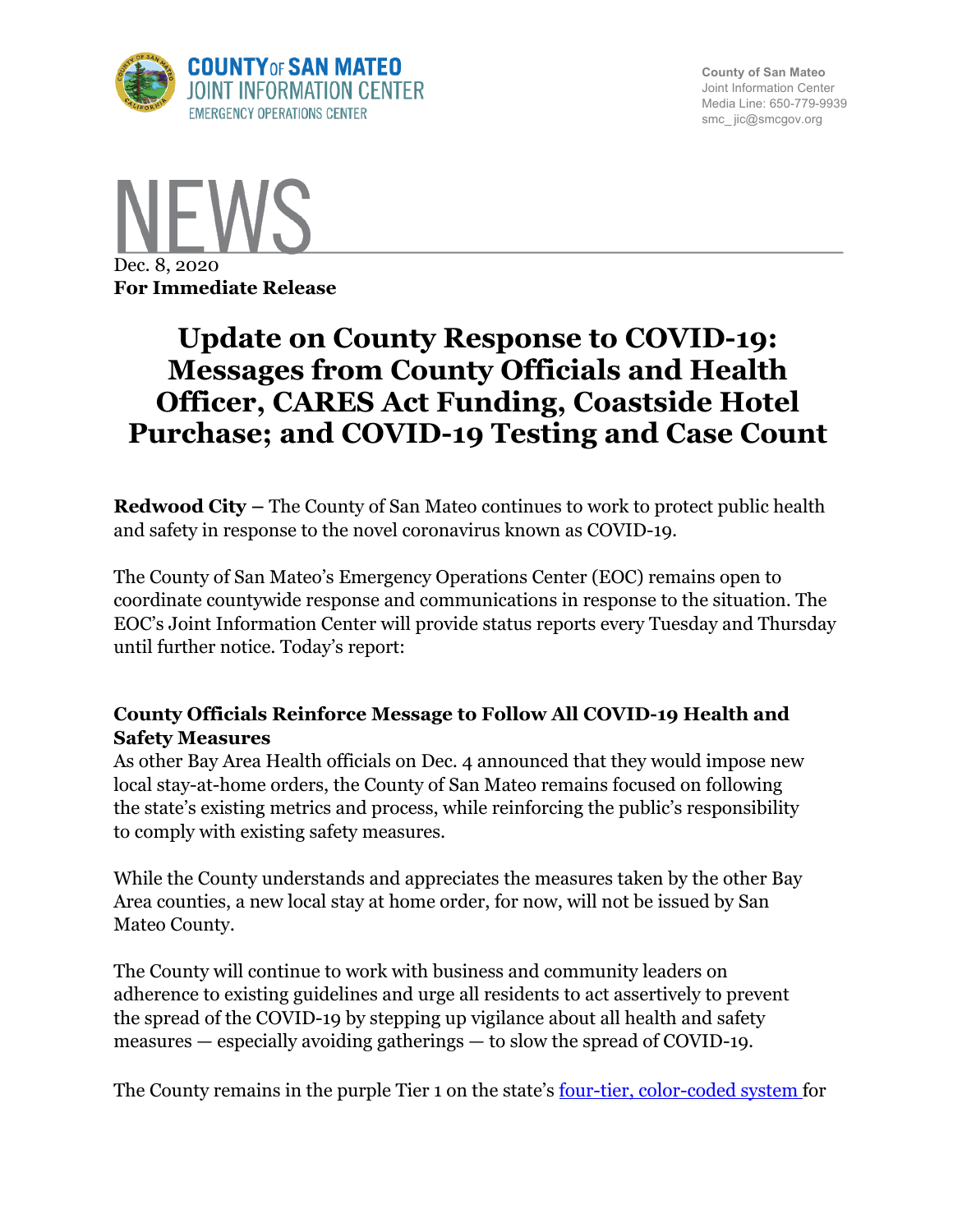restricting and loosening activities.

"We know our residents have sacrificed and patience is growing thin, but we need you to know that you have the power to curb the spread and preserve hospital capacity for those who will need care in the coming weeks. We can get through this together if each of us takes action now to social distance, wear face coverings and avoid gatherings," said County Manager Michael Callagy.

County officials will continue to collaborate and work with the other Bay Area counties on coordinating and facilitating the availability of hospital capacity and health officials will continue to closely scrutinize County and regional hospitalization data, including the number of available and staffed intensive care unit beds, to determine whether additional local measures should be mobilized

Read full Dec. 4 news release here.

# **New Health Officer Statement: Why No Preemptive SAH Order, What We Must Do Now**

San Mateo County Health Officer Dr. Scott Morrow issued a new health statement Dec. 7 which focused on his shared concern with the state and fellow Bay Area health officers regarding the risks associated with gatherings during the holiday season and that we should all stay home as much as possible.

Read Dr. Morrow's <u>full statement</u> in which he provides reasons for why at this time San Mateo County will not join the preemptive stay-at-home order other counties have implemented. "I certainly understand reasonable people trying different approaches to the unimaginable dilemmas that face us. I'm trying to make the best public health decisions for all of you," says Dr. Morrow.

According to Dr. Morrow, modeling data show there are an estimated 8-15,000 active cases in San Mateo County capable of transmitting the infection to others. Based on modeling data, the overwhelming majority (80-90 percent) of people in this county are still susceptible and at risk of contracting the virus.

For this reason, Dr. Morrow asks everyone to:

- Stop moving around, stay at home except for essential activities, avoid all travel that is not essential
- Don't enter an indoor environment without a mask if that environment has people outside your household
- Get tested if you have symptoms or are concerned and isolate yourself immediately from your family and others if you have symptoms.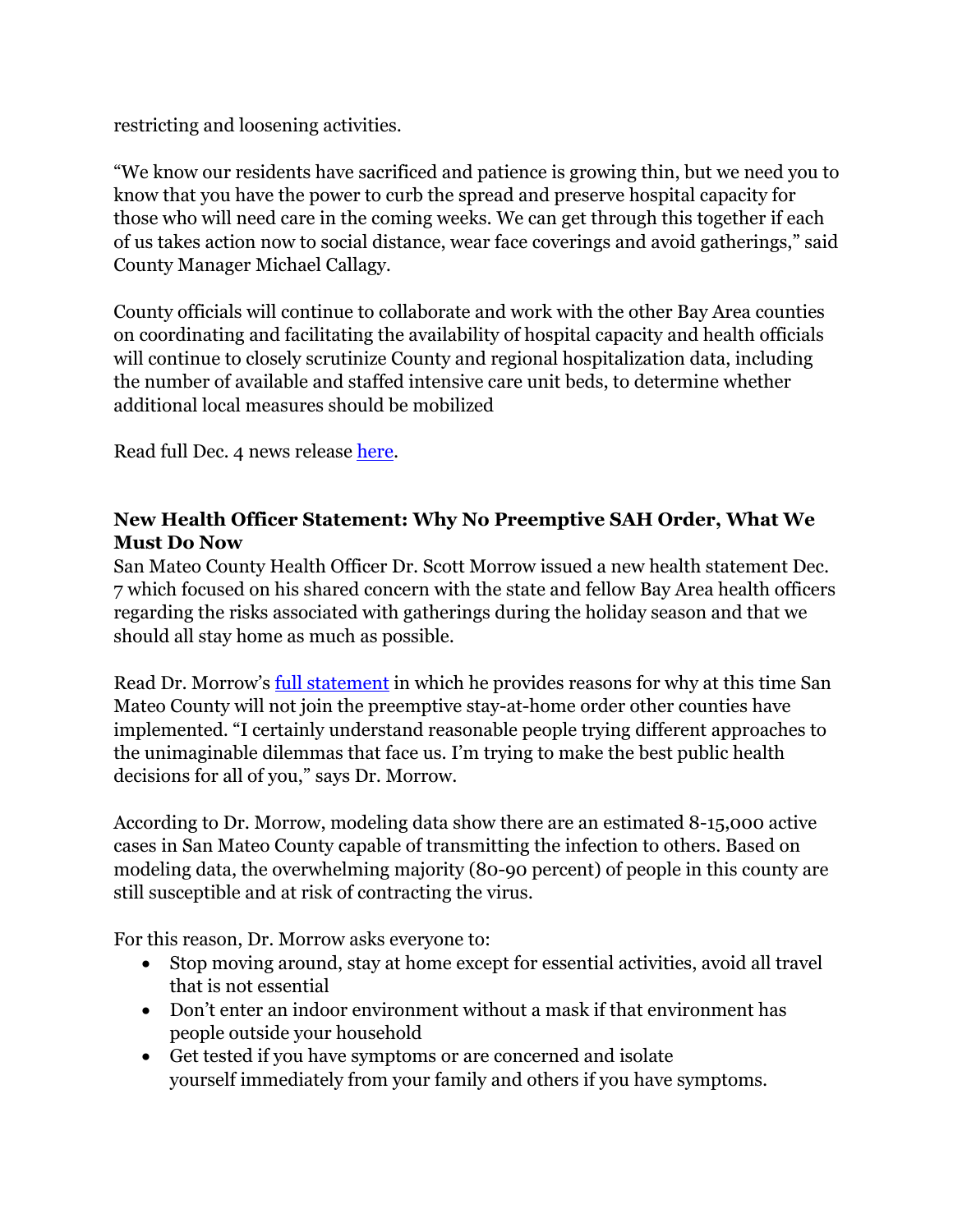## **Board Bolsters Aid to Child Care Providers, Small Businesses and Arts Groups**

The Board of Supervisors today allocated \$1.6 million to help local small businesses, child care providers and arts groups continue to operate during the COVID-19 pandemic.

The Board voted 5-0 to allocate:

- $\sin \theta$  is 1 million to provide small-business grants in targeted zip codes
- \$450,000 to the Child Care Relief Fund
- \$150,000 to nonprofit arts organizations

Funding comes from the Coronavirus Aid, Relief and Economic Security (CARES) Act.

The Board in October <u>launched a program</u> to provide funding to small-business owners who live in low-income areas, are adversely impacted by the COVID-19 pandemic and meet eligibility requirements. The relief program, operated by the Renaissance Entrepreneurship Center, provides grants of up to \$25,000.

Eligibility for the Child Care Relief Fund is limited to licensed child care centers and family child care homes as well as license-exempt public recreation and school-district operated programs in the county that have been adversely impacted by COVID-19.

Arts organizations eligible for funding are those that previously applied for relief under SMC Strong, a fund seeded by the Board of Supervisors to provide emergency relief to individuals, organizations and businesses impacted by COVID-19. Applicants to the County Arts Commission COVID grant programs are also eligible for this additional funding.

The available funding was initially allocated to a relief program for the owners of small residential properties negatively impacted by COVID-19. With the need less than expected, the Board agreed to reallocate the funds to the three programs with an additional \$200,000 potentially available.

#### Read the full staff report.

#### **Providing Housing and Services: Board Agrees to Buy Coastside Hotel**

The Board of Supervisors today voted 5-0 to buy a coastside hotel to provide temporary shelter that supports residents' while they seek long-term housing.

The Board allocated up to \$8,035,000 in federal Coronavirus Aid, Relief and Economic Security (CARES) Act funds to purchase the Coastside Inn, 230 S. Cabrillo Highway (Highway 1) in Half Moon Bay.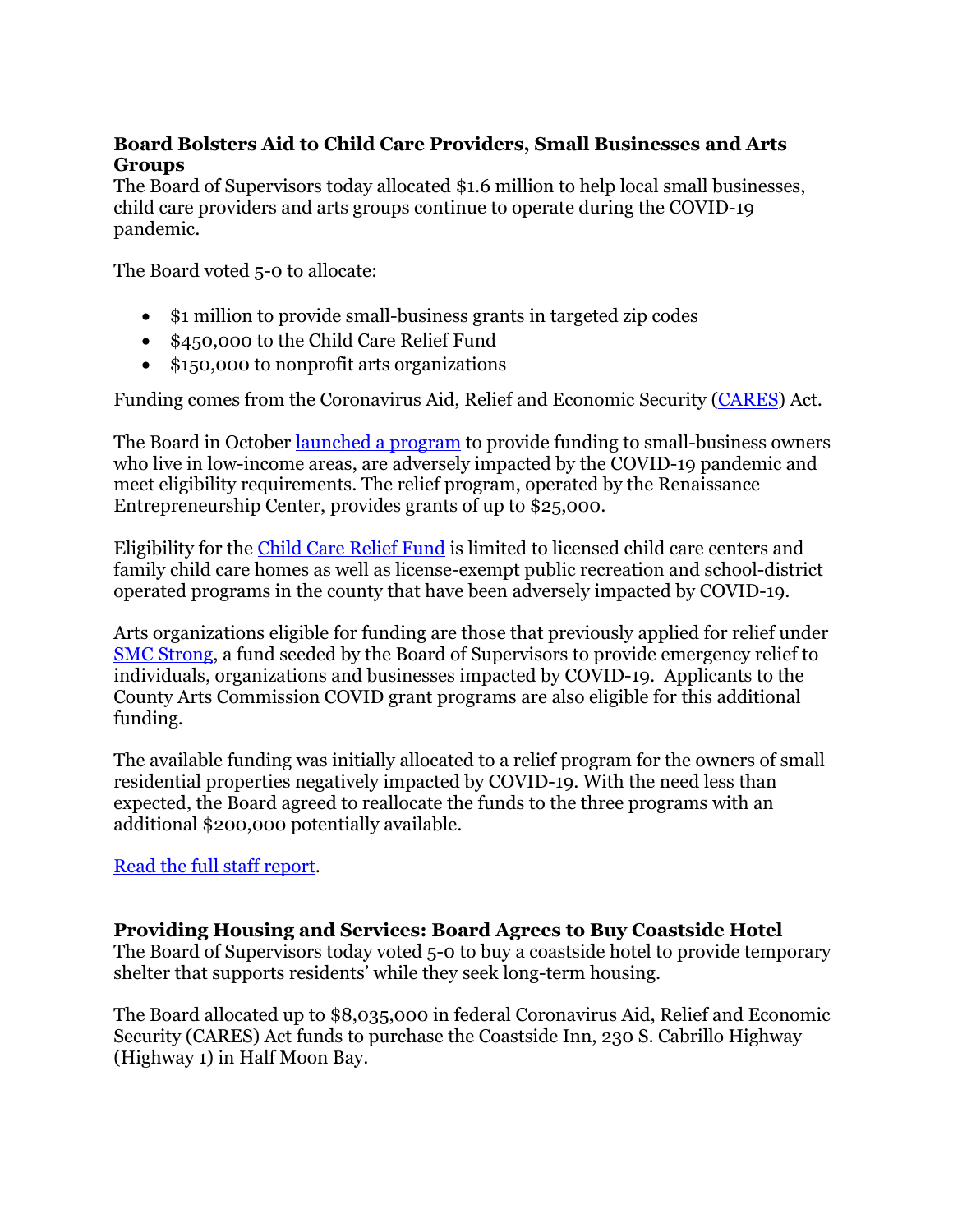The County expects to prioritize local area populations who are highly vulnerable to COVID-19 for participation in the program as feasible. The County will work with an operator to provide extensive services to residents.

The property includes 52 rooms within a half mile of grocery stores, pharmacies and a farmer's market. San Mateo County Health also has a dental clinic and a Behavioral Health and Recovery Services clinic less than 1,000 feet away.

The property could potentially be converted to permanent affordable housing in the future depending on the County's shelter and housing needs. Read the full staff report.

The County's 2019 one-day count of unsheltered individuals found 230 homeless people on the coast from Pacifica south, an area that lacks a permanent homeless shelter.

# **COVID-19 Testing Available in County for Adults and Children**

Safe, easy and no-cost testing is widely available at County-sponsored locations for everyone who works or lives in San Mateo County — regardless of symptoms.

Follow these steps to see how to get a COVID-19 test:

- San Mateo County residents should first contact their health care provider for a COVID-19 test.
- If you cannot get a timely test through your health care provider, select from the testing options listed at https://www.smcgov.org/testing for a no-cost (free) COVID-19 test at a County-sponsored location.
- Once you select the best option for you, make an appointment. Appointments at ALL TEST SITES are STRONGLY encouraged as there is no guarantee you will be seen without one.

# **Testing for Children and Adults**

Testing for children ages 5 to 17 as well as adults is available at the San Mateo County Event Center and at the Jefferson Union High School District office in Daly City. Testing is available at no cost to you, but insurance may be billed. Learn more about testing dates and the process here and register for an appointment.

# **Testing for Adults**

Appointments are available Tuesdays through Saturdays, 8 a.m. to 3 p.m., at the San Mateo County Event Center. Make an appointment

Testing for COVID-19 is also available at mobile operations that rotate among five communities Monday through Friday for everyone 18 and older who lives or works in San Mateo County

See the schedule below for mobile operation locations, Dec.  $9 -$  Dec. 15, and make an